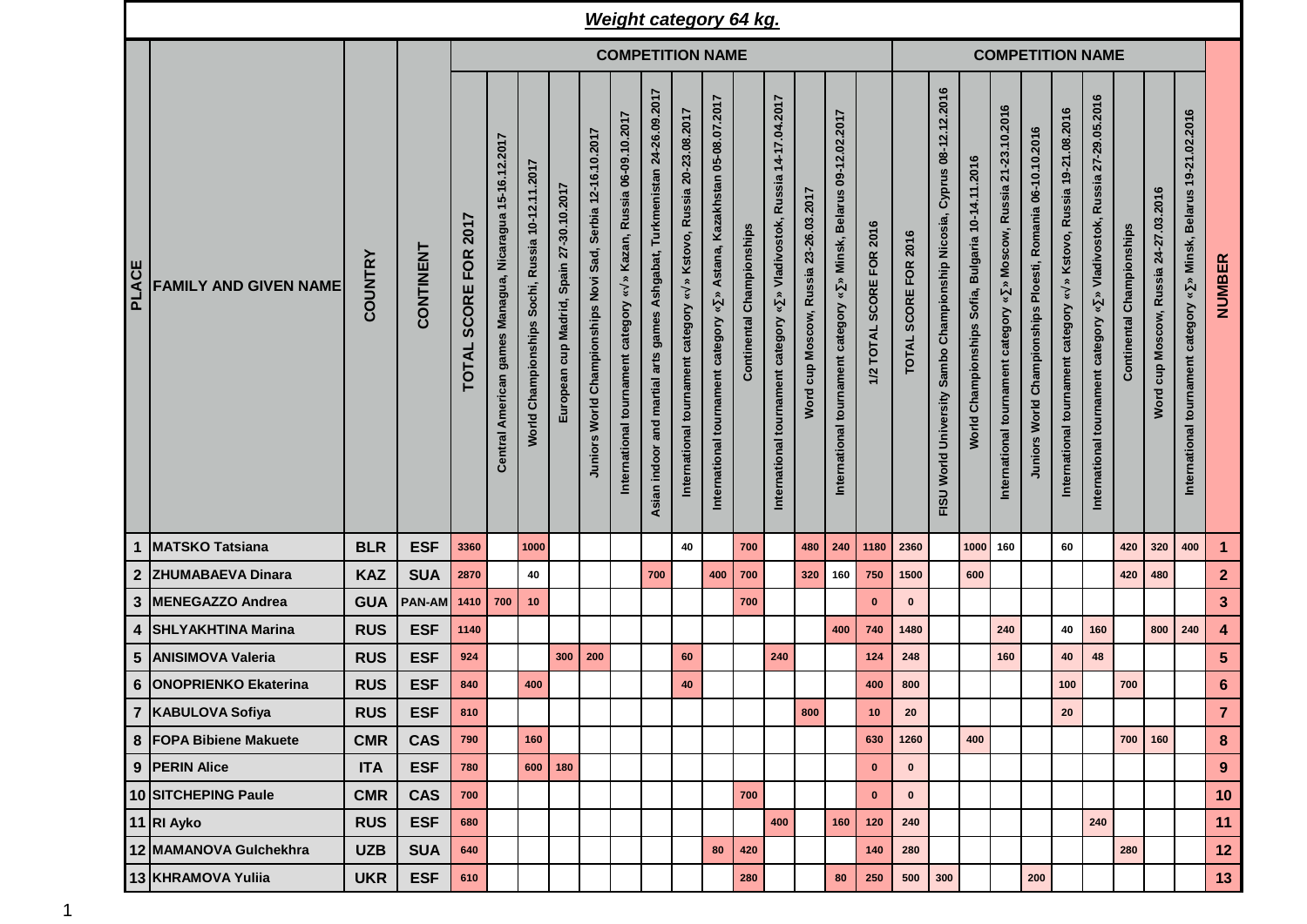| 14 BLAGOJEVIC Maja          | <b>CRO</b> | <b>ESF</b>    | 560   |     |     |     |     |     |     | 420            |     |     |                         | 140          | 280          |         |     |     |     |     | 280 |     |     | 14 |
|-----------------------------|------------|---------------|-------|-----|-----|-----|-----|-----|-----|----------------|-----|-----|-------------------------|--------------|--------------|---------|-----|-----|-----|-----|-----|-----|-----|----|
| 15 ORUNOVA Zyba             | <b>TKM</b> | <b>SUA</b>    | 549   |     | 40  |     |     | 420 |     |                |     |     | $\overline{\mathbf{4}}$ | 85           | 170          |         | 10  |     |     |     |     |     | 160 | 15 |
| 16 PANIAGUA Mary            | <b>DOM</b> | <b>PAN-AM</b> | 480   |     | 200 |     |     |     |     | 280            |     |     |                         | $\mathbf{0}$ | $\mathbf 0$  |         |     |     |     |     |     |     |     | 16 |
| 17 WALLUKS Kassandra        | <b>GER</b> | <b>ESF</b>    | 437   |     | 160 | 120 |     |     |     | $\overline{7}$ |     |     |                         | 150          | 300          |         | 160 |     |     |     | 140 |     |     | 17 |
| <b>18 MARIE CHERYL Ella</b> | <b>SEY</b> | <b>CAS</b>    | 420   |     |     |     |     |     |     | 420            |     |     |                         | $\mathbf 0$  | $\mathbf 0$  |         |     |     |     |     |     |     |     | 18 |
| 18 MUNOZ Monica             | <b>MEX</b> | <b>PAN-AM</b> | 420   |     |     |     |     |     |     | 420            |     |     |                         | $\mathbf{0}$ | $\mathbf{0}$ |         |     |     |     |     |     |     |     | 19 |
| 18 ROJAS Belsis             | <b>NCA</b> | <b>PAN-AM</b> | 420   | 420 |     |     |     |     |     |                |     |     |                         | $\mathbf{0}$ | $\mathbf{0}$ |         |     |     |     |     |     |     |     | 20 |
| 21 EL HASSANIA El Azaar     | <b>MAR</b> | <b>CAS</b>    | 410   |     |     |     |     |     |     |                |     |     |                         | 410          | 820          |         |     | 80  |     |     | 420 | 320 |     | 21 |
| 22 KULAKOVA Irina           | <b>UZB</b> | <b>SUA</b>    | 400   |     |     |     |     | 280 | 80  |                |     |     |                         | 40           | 80           |         |     |     | 80  |     |     |     |     | 22 |
| 22 OVTSARENKO Anna          | <b>EST</b> | <b>ESF</b>    | 400   |     | 400 |     |     |     |     |                |     |     |                         | $\mathbf{0}$ | $\mathbf{0}$ |         |     |     |     |     |     |     |     | 23 |
| 24 HAYYTBAYEVA Gulnar       | <b>TKM</b> | <b>SUA</b>    | 350   |     |     |     |     |     |     |                |     |     |                         | 350          | 700          |         |     |     |     |     | 700 |     |     | 24 |
| 25 ARTEMCIUC Sabina         | <b>MDA</b> | <b>ESF</b>    | 324   |     |     |     |     |     |     |                |     | 320 | $\overline{\mathbf{4}}$ | $\mathbf{0}$ | $\mathbf{0}$ |         |     |     |     |     |     |     |     | 25 |
| 26 AMANDA Mutiara           | <b>INA</b> | <b>SUA</b>    | 280   |     |     |     |     | 280 |     |                |     |     |                         | $\mathbf 0$  | $\mathbf{0}$ |         |     |     |     |     |     |     |     | 26 |
| 26 ANGULO Angelica          | <b>COL</b> | <b>PAN-AM</b> | 280   |     |     |     |     |     |     | 280            |     |     |                         | $\bf{0}$     | $\bf{0}$     |         |     |     |     |     |     |     |     | 27 |
| 26 ARYNGAZINA Akbota        | <b>KAZ</b> | <b>SUA</b>    | 280   |     |     |     | 120 |     | 160 |                |     |     |                         | $\bf{0}$     | $\mathbf{0}$ |         |     |     |     |     |     |     |     | 28 |
| 26 CHERKEZOVA Chynar        | <b>TKM</b> | <b>SUA</b>    | 280   |     |     |     |     |     |     | 280            |     |     |                         | $\bf{0}$     | $\bf{0}$     |         |     |     |     |     |     |     |     | 29 |
| 26 GUILLEN VARGAS Andrea    | <b>CRC</b> | <b>PAN-AM</b> | 280   | 280 |     |     |     |     |     |                |     |     |                         | $\mathbf 0$  | $\mathbf{0}$ |         |     |     |     |     |     |     |     | 30 |
| 26 SHCHERBAKOVA Anna        | <b>RUS</b> | <b>ESF</b>    | 280   |     |     |     |     |     |     | 280            |     |     |                         | $\bf{0}$     | $\mathbf{0}$ |         |     |     |     |     |     |     |     | 31 |
| 32 BIAHANSKAYA Yana         | <b>BLR</b> | <b>ESF</b>    | 240   |     |     |     |     |     | 240 |                |     |     |                         | $\bf{0}$     | $\mathbf{0}$ |         |     |     |     |     |     |     |     | 32 |
| 33 HRISTOVA Izabel          | <b>BUL</b> | <b>ESF</b>    | 220   |     |     |     |     |     |     |                |     |     |                         | 220          | 440          |         | 160 |     |     |     | 280 |     |     | 33 |
| 34 LUKYANCHUK Oksana        | <b>RUS</b> | <b>ESF</b>    | 200   |     |     |     |     |     |     |                |     |     |                         | 200          | 400          |         |     |     |     | 400 |     |     |     | 34 |
| 34 SAVENKO Tetyana          | <b>UKR</b> | <b>ESF</b>    | 200   |     |     |     |     |     |     |                |     |     |                         | 200          | 400          |         | 400 |     |     |     |     |     |     | 35 |
| 34 TUMENOD Battugs          | <b>MGL</b> | <b>SUA</b>    | 200   |     | 200 |     |     |     |     |                |     |     |                         | $\mathbf{0}$ | $\mathbf{0}$ |         |     |     |     |     |     |     |     | 36 |
| 34 ZAYTSEVA Nadezhda        | <b>RUS</b> | <b>ESF</b>    | 200   |     |     |     |     |     |     |                |     |     |                         | 200          | 400          |         |     | 400 |     |     |     |     |     | 37 |
| 34 ZOTOVA Maria             | <b>RUS</b> | <b>ESF</b>    | 200   |     |     |     |     |     |     |                | 160 |     |                         | 40           | 80           |         |     |     |     | 80  |     |     |     | 38 |
| 39 LIOVEANU Lavinia         | ROU        | <b>ESF</b>    | 190   |     |     |     |     |     |     |                |     |     |                         | 190          | 380          | 180 200 |     |     |     |     |     |     |     | 39 |
| 40 ATDAYEVA Ogolnar         | <b>TKM</b> | <b>SUA</b>    | 160   |     |     |     |     |     |     |                |     | 160 |                         | $\mathbf 0$  | $\mathbf 0$  |         |     |     |     |     |     |     |     | 40 |
| 40 HABIROVA Aigul           | <b>RUS</b> | <b>ESF</b>    | 160   |     |     |     |     |     |     |                | 160 |     |                         | $\mathbf 0$  | $\mathbf 0$  |         |     |     |     |     |     |     |     | 41 |
| 40 KULYNTAI Fariza          | <b>KAZ</b> | <b>SUA</b>    | 160   |     |     |     |     |     | 160 |                |     |     |                         | $\mathbf 0$  | $\mathbf 0$  |         |     |     |     |     |     |     |     | 42 |
| 43 DUBININA Yanina          | <b>BLR</b> | <b>ESF</b>    | 144   |     |     |     | 80  |     |     |                |     |     | $\overline{\mathbf{4}}$ | 60           | 120          |         |     |     | 120 |     |     |     |     | 43 |
| 44 AICHATOU Nana            | <b>NIG</b> | <b>CAS</b>    | 140   |     |     |     |     |     |     |                |     |     |                         | 140          | 280          |         |     |     |     |     | 280 |     |     | 44 |
| 44 DINESHA Sitisekara       | <b>SRI</b> | <b>SUA</b>    | 140   |     |     |     |     |     |     |                |     |     |                         | 140          | 280          |         |     |     |     |     | 280 |     |     | 45 |
| 44 HASSANE Zalika           | <b>NIG</b> | CAS           | $140$ |     |     |     |     |     |     |                |     |     |                         | $140$        | 280          |         |     |     |     |     | 280 |     |     | 46 |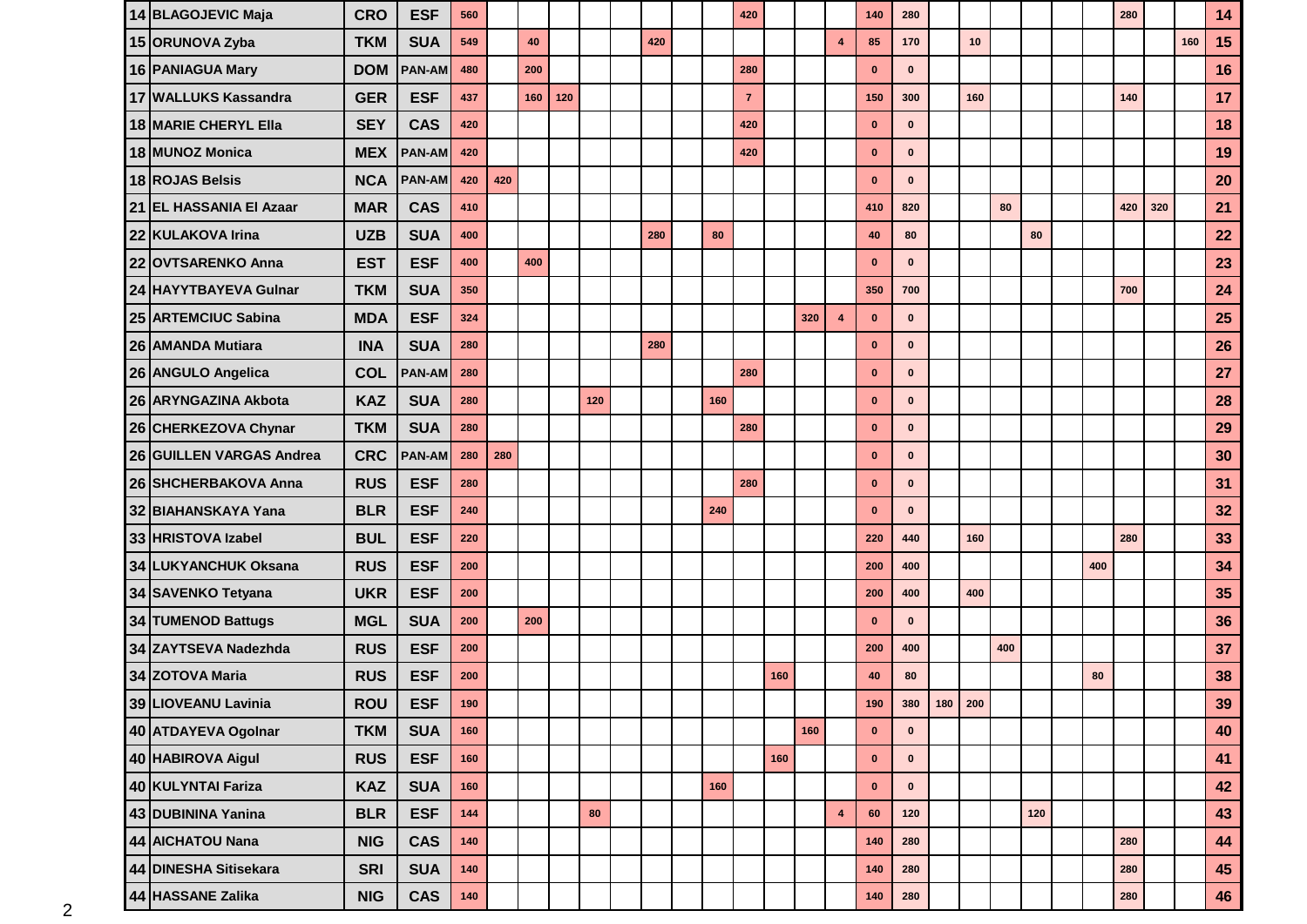| 44 SAIED Hasna          | <b>SYR</b> | <b>SUA</b>    | 140         |      |     |    |     | 140 |     |    |                |  |    | $\bf{0}$     | $\bf{0}$     |     |     |    |            |    |     |     |     | 47   |
|-------------------------|------------|---------------|-------------|------|-----|----|-----|-----|-----|----|----------------|--|----|--------------|--------------|-----|-----|----|------------|----|-----|-----|-----|------|
| 44 THAMMAPHORN Anongnat | <b>THA</b> | <b>SUA</b>    | 140         |      |     |    |     | 140 |     |    |                |  |    | $\bf{0}$     | $\mathbf{0}$ |     |     |    |            |    |     |     |     | 48   |
| 49 CAZALET Cecile       | <b>FRA</b> | <b>ESF</b>    | 127         |      | 120 |    |     |     |     |    | $\overline{7}$ |  |    | $\mathbf 0$  | $\bf{0}$     |     |     |    |            |    |     |     |     | 49   |
| 50 VALVOI Anda          | <b>ROU</b> | <b>ESF</b>    | 120         |      |     | 80 | 40  |     |     |    |                |  |    | $\bf{0}$     | $\bf{0}$     |     |     |    |            |    |     |     |     | 50   |
| 51 GOLBERG Ekaterina    | <b>RUS</b> | <b>ESF</b>    | 100         |      |     |    |     |     |     |    |                |  |    | 100          | 200          |     | 200 |    |            |    |     |     |     | 51   |
| 51 MARTYNOVA Yuliya     | <b>RUS</b> | <b>ESF</b>    | 100         |      |     |    | 100 |     |     |    |                |  |    | $\mathbf 0$  | $\mathbf{0}$ |     |     |    |            |    |     |     |     | 52   |
| 51 OSTER Viktoriya      | <b>RUS</b> | <b>ESF</b>    | 100         |      |     |    |     |     | 100 |    |                |  |    | $\mathbf 0$  | $\bf{0}$     |     |     |    |            |    |     |     |     | 53   |
| 54 GURBANOWA Ayjemal    | <b>TKM</b> | <b>SUA</b>    | 84          |      |     |    |     | 84  |     |    |                |  |    | $\bf{0}$     | $\mathbf{0}$ |     |     |    |            |    |     |     |     | 54   |
| 55 CHERBAN Anna         | <b>UKR</b> | <b>ESF</b>    | 80          |      |     |    |     |     |     |    |                |  |    | 80           | 160          |     |     |    |            |    |     |     | 160 | 55   |
| 55 PAK Khongzhu         | <b>KOR</b> | <b>SUA</b>    | 80          |      |     |    |     |     |     |    |                |  |    | 80           | 160          |     |     |    |            |    | 160 |     |     | 56   |
| 55 TSYBOUSKAYA Yuliya   | <b>BLR</b> | <b>ESF</b>    | 80          |      |     |    |     |     |     |    |                |  | 80 | $\mathbf{0}$ | $\mathbf 0$  |     |     |    |            |    |     |     |     | 57   |
| 58 MACYTE Gintare       | LTU        | <b>ESF</b>    | 70          |      |     |    |     |     |     |    |                |  |    | 70           | 140          |     |     |    |            |    |     | 140 |     | 58   |
| 59 CHAVERO Sara         | <b>ESP</b> | <b>ESF</b>    | 60          |      | 60  |    |     |     |     |    |                |  |    | $\bf{0}$     | $\bf{0}$     |     |     |    |            |    |     |     |     | 59   |
| 59 KUNAVINA Angelina    | <b>RUS</b> | <b>ESF</b>    | 60          |      |     |    | 60  |     |     |    |                |  |    | $\bf{0}$     | $\bf{0}$     |     |     |    |            |    |     |     |     | 60   |
| 59 OCA Maria jesus      | <b>ESP</b> | <b>ESF</b>    | 60          |      | 60  |    |     |     |     |    |                |  |    | $\bf{0}$     | $\bf{0}$     |     |     |    |            |    |     |     |     | 61   |
| 59 VOLKOVA Evgeniia     | <b>RUS</b> | <b>ESF</b>    | 60          |      |     |    |     |     |     |    |                |  |    | 60           | 120          | 120 |     |    |            |    |     |     |     | 62   |
| 63 KOCHNEVA Yuliya      | <b>RUS</b> | <b>ESF</b>    | 50          |      |     |    | 40  |     |     |    |                |  |    | 10           | 20           |     |     |    |            | 20 |     |     |     | 63   |
| 64 ABILOVA Niliufar     | <b>KAZ</b> | <b>SUA</b>    | 48          |      |     |    |     |     |     | 48 |                |  |    | $\mathbf 0$  | $\mathbf{0}$ |     |     |    |            |    |     |     |     | 64   |
| 64 IVANKO Volha         | <b>BLR</b> | <b>ESF</b>    | 48          |      |     |    |     |     |     |    |                |  | 48 | $\bf{0}$     | $\mathbf{0}$ |     |     |    |            |    |     |     |     | 65   |
| 64 KURLOVICH Viktoryia  | <b>BLR</b> | <b>ESF</b>    | 48          |      |     |    |     |     |     |    |                |  | 48 | $\bf{0}$     | $\mathbf{0}$ |     |     |    |            |    |     |     |     | 66   |
| 67 MEDVEDEVA Alesya     | <b>RUS</b> | <b>ESF</b>    | 40          |      |     |    |     |     |     |    |                |  |    | 40           | 80           |     |     | 80 |            |    |     |     |     | 67   |
| 67 SUKHOPAROVA Mariya   | <b>RUS</b> | <b>ESF</b>    | 40          |      |     |    |     |     |     |    |                |  |    | 40           | 80           |     |     |    | 80         |    |     |     |     | 68   |
| 67 TEREKHINA Maria      | <b>RUS</b> | <b>ESF</b>    | 40          |      |     |    |     |     |     |    |                |  |    | 40           | 80           |     |     |    |            |    | 80  |     |     | 69   |
| 70 MARTYNOVA Darya      | <b>RUS</b> | <b>ESF</b>    | 20          |      |     |    |     |     | 20  |    |                |  |    | $\bf{0}$     | $\mathbf{0}$ |     |     |    |            |    |     |     |     | 70   |
| 70 MUNKHBAT Davaasuren  | <b>MGL</b> | <b>SUA</b>    | 20          |      |     |    |     |     |     |    |                |  |    | 20           | 40           |     |     |    | 40         |    |     |     |     | $71$ |
| 70 SKARGA Kseniya       | <b>RUS</b> | <b>ESF</b>    | ${\bf 20}$  |      |     |    |     |     | 20  |    |                |  |    | $\mathbf 0$  |              |     |     |    |            |    |     |     |     | $72$ |
| 70 SULEIMENOVA Anel     | <b>KAZ</b> | <b>SUA</b>    | $20\degree$ |      |     |    |     |     |     |    |                |  |    | 20           | 40           |     |     |    | 40         |    |     |     |     | 73   |
| 74 BELCIGAN Maria       | <b>ROU</b> | <b>ESF</b>    | 12          |      |     |    |     |     |     |    |                |  |    | 12           | 24           |     |     |    | ${\bf 24}$ |    |     |     |     | 74   |
| 74 MARTIN Lauranne      | <b>FRA</b> | <b>ESF</b>    | $12$        |      |     |    |     |     |     |    |                |  |    | 12           | 24           |     |     |    | ${\bf 24}$ |    |     |     |     | 75   |
| 76 CHEN Yi-ting         | <b>TPE</b> | <b>SUA</b>    | 10          | 10   |     |    |     |     |     |    |                |  |    | $\mathbf 0$  | $\mathbf 0$  |     |     |    |            |    |     |     |     | 76   |
| 76 OLMEDO Monica        | <b>MEX</b> | <b>PAN-AM</b> | $10$        | 10   |     |    |     |     |     |    |                |  |    | $\bf{0}$     | $\mathbf 0$  |     |     |    |            |    |     |     |     | 77   |
| 76 SAYKO Olena          | <b>UKR</b> | <b>ESF</b>    | 10          | $10$ |     |    |     |     |     |    |                |  |    | $\mathbf 0$  | $\mathbf 0$  |     |     |    |            |    |     |     |     | 78   |
| 76 TITAPA Junsookplunc  | <b>THA</b> | <b>SUA</b>    | ${\bf 10}$  | $10$ |     |    |     |     |     |    |                |  |    | $\bf{0}$     | $\mathbf 0$  |     |     |    |            |    |     |     |     | 79   |